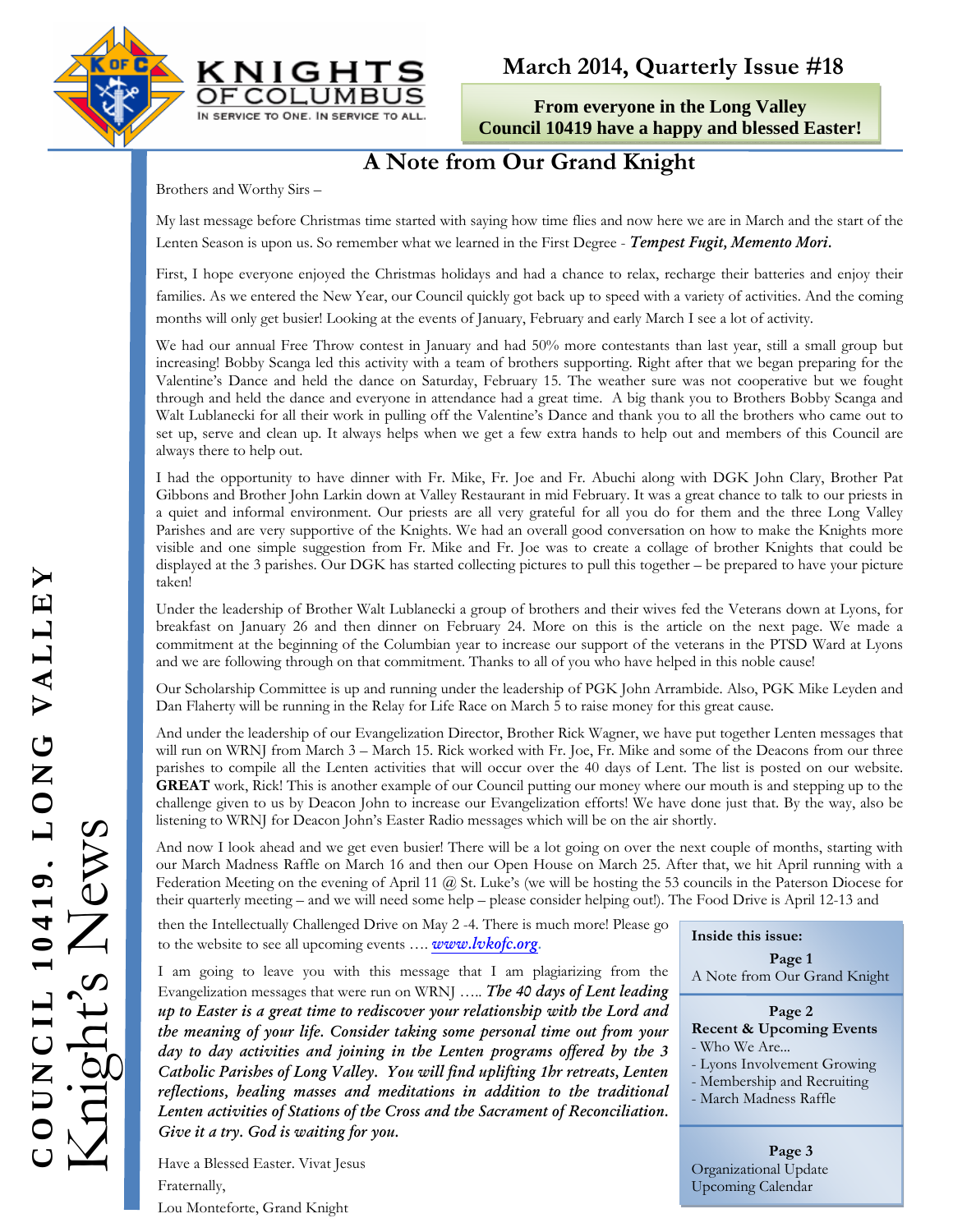### **Who We Are …**

Our council was chartered June 27, 1990 and currently includes over 130 members. We are a three-parish based council. We are affiliated with the Long Valley parishes of Saint Luke, Saint Mark, and Our Lady of The Mountain.

 the community, and those in need. As Knights we are guided not only by our belief in God and the Catholic Church, but by our belief in each The Knights in our council are active in their parish ministries and volunteer their time in support of programs and activities serving the Church, other, and in ourselves. We believe that a man is defined by his actions as a follower of God, the Catholic Church, and as a leader in his community.

Our Council meets twice monthly at 8:00 p.m. on the 2nd and 4th Tuesday of every month at Our Lady of The Mountain Parish.

## **Lyons Involvement Growing**

As mentioned in previous newsletters our Council's involvement with the Lyons Veterans Facility is growing. The brothers are very much aware of the plight of not only the many disabled veterans coming home from the Iraq and Afghanistan conflicts but also those who have served during previous years. The Lyons Campus, which is a part of the Department of Veterans Affairs New Jersey Health Care System (VANJHCS), is an excellent facility where single individuals or entire organizations can devote time and energy to improving the lives of these veterans. To this end our Council is involved with several activities at the Lyons campus with many brothers volunteering their time and resources in an effort to help.

Our most recent undertaking is providing a dinner service for the Post Traumatic Stress Disorder (PTSD) combat unit. Most of the veterans in this unit served in either Iraq or Afghanistan. Our Council has committed to serving dinner six times a year; and the dinner service is scheduled for every fourth Monday of the even months. During this past summer we started out by having a barbecue on campus, which was attended by over forty veterans including the ladies ward of the PTSD building. In October, Brother Porfirio Bracero from our Council (known to us all as JR), a renowned chef throughout this area, prepared a gourmet meal for the veterans which was enjoyed by all. The next two dinner services were prepared by several brothers and their wives with some of the food donated by outside establishments, such as Applebee's and The Market Place in Mount Olive Township. Our sister organization, the Columbiettes, also help us in preparing and serving food at these functions. More barbecues are planned for the summer months and Chef JR promises to do a special dinner in June featuring Puerto Rican cuisine.

In addition to the dinner services, our council provides a coffee and donut social three times a year for all of the wards in the PTSD building. These socials are scheduled for Sunday morning before mass, and afterwards we assist at mass by transporting residents from the psychiatric ward who are not ambulatory to the chapel. In the past our Chaplain, Deacon John Meyer, has been called upon to serve at mass and deliver the homily. Several of our brothers read, and in general monitor and assist the residents when necessary.

at the Fall Festival held in the CLC. We are looking to get involved with more of these programs in the future and work with the volunteer<br>services department Our Council is now looking to get more involved with the Community Living Center (CLC) at Lyons, which is the facility that houses many of the older veterans and those with physical disabilities. The CLC provides nursing and palliative care for the older veterans in addition to rehabilitation services. The volunteer services department at Lyons plans many programs for the CLC and is constantly looking to organizations such as the Knights of Columbus for help. Last fall several brothers from our Council and sisters from the Columbiettes volunteered to help out services department.

 bwlublanecki@gmail.com. For more information regarding the dinner services please contact Brothers Bobby Scanga, bscanga1234@gmail.com, or Walt Lublanecki,

### **Membership and Recruiting**

We will be hosting an Open House at Our Lady of the Mountain Parish Center on Tuesday, March 25<sup>th</sup> at 8 pm. All men 18 and over are welcome to attend to learn more about becoming a member. Food and refreshments will be served. Come out and join us.

Our fall recruiting drive was a success. So far in this Columbian year we have had several new additions to our council. Congratulations especially to three new members who joined our ranks in the past few months: Joseph Vacca, David Cherubin, Bernard Connell, John G. Scala and John Sholmer.

We are always looking for good candidates to join our ranks, be sure to have a form 100 with you and always be prepared to explain to a potential candidate what we do as Knights and how we support our local parishes and the community. Be proud of who we are, who you are, what we do and share that with others!

For more information contact Brother Patrick Gibbons, patgibb@gmail.com

# **March Madness Raffle**

We have our March Madness Raffle drawing coming up on March 16th at 5:00pm. The drawing will be held at Our Lady of the Mountain Church gathering space. The proceeds of this year's raffle will be given to the parishes to support needy families in our Long Valley Catholic community. We will be selling tickets after Masses on the weekends of March 8th and March 15th.

Although tickets sales after Masses are important, the success of any raffle is dependent on us individually selling. Brothers, please help! Take a ticket book or two to sell to your friends, family, neighbors, and co-workers. Remember that all net proceeds will be going to help those in need. If you can help please let me know and I will get raffle books to you. We will be raffling great prizes:

- 1. Apple iPad Air with WiFi 16GB
- 2. Hewlett Packard 14 inch Chromebook Computer
- 3. \$100 Best Buyer Gift Card

Brothers, thank you in advance for all your assistance. For more information please contact Brother John Creamer, creamer1@comcast.net or by cell phone 908-642-5255.